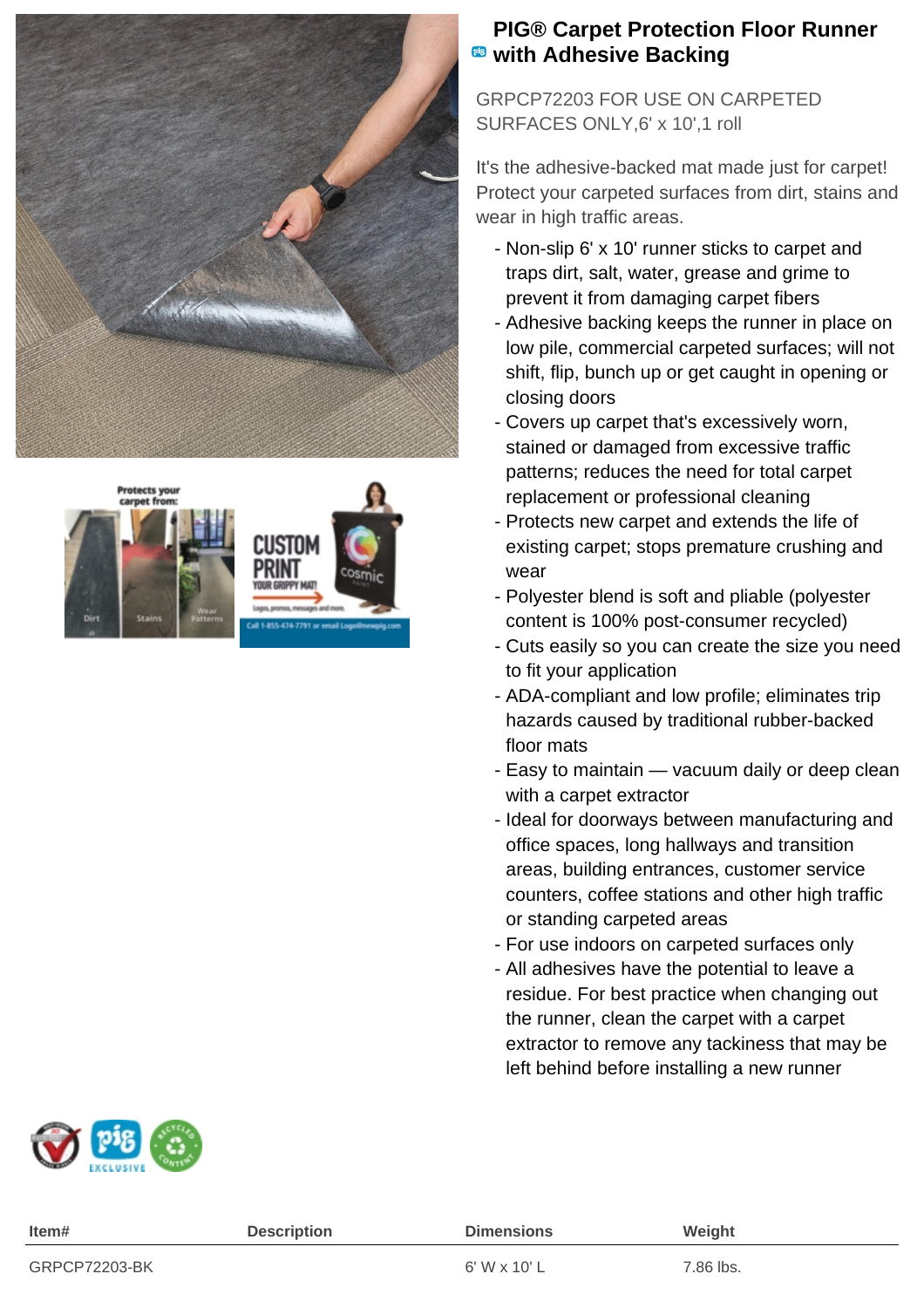GRPCP72203-GY 6' W x 10' L 7.86 lbs.

—

## Metric Equivalent:

| Item#                       | <b>Description</b> | <b>Dimensions</b>                                                                               | Weight |
|-----------------------------|--------------------|-------------------------------------------------------------------------------------------------|--------|
| <b>GRPCP72203-BK</b>        |                    | 182.9cm W x 3m L                                                                                | 3.6 kg |
| GRPCP72203-GY               |                    | 182.9cm W x 3m L                                                                                | 3.6 kg |
| <b>Specifications</b>       |                    |                                                                                                 |        |
| <b>Style</b>                |                    | Low Profile Surface                                                                             |        |
| <b>Dimensions</b>           |                    | 6' W x 10' L                                                                                    |        |
| <b>Mat Weight</b>           |                    | Heavyweight                                                                                     |        |
| <b>Recycled Content</b>     |                    | 100% Post-Consumer Recycled Polyester Fabric                                                    |        |
| <b>Absorbency</b>           |                    | Up to 1.75 gal. per roll                                                                        |        |
| <b>Antimicrobial</b>        |                    | <b>No</b>                                                                                       |        |
| <b>Backing Material</b>     |                    | Adhesive-Backed                                                                                 |        |
| <b>Brand</b>                |                    | PIG                                                                                             |        |
| <b>Category</b>             |                    | <b>Carpet Protection Mat</b>                                                                    |        |
| <b>Core Diameter</b>        |                    | 3"                                                                                              |        |
| <b>Fluid Absorbed</b>       |                    | Water; Grease; Oils                                                                             |        |
| Incinerable                 |                    | Yes                                                                                             |        |
| <b>Industry</b>             |                    | Grocery/Retail; Restaurant; Institutional & Commercial<br>Facilities; Education; Hospitality    |        |
| Indoor/Outdoor              |                    | Indoor Use                                                                                      |        |
| <b>Perforated</b>           |                    | <b>No</b>                                                                                       |        |
| <b>Recommended Use</b>      |                    | FOR USE ON CARPETED SURFACES ONLY                                                               |        |
| <b>Special Feature</b>      |                    | Extra Absorbency                                                                                |        |
| <b>Traffic</b>              |                    | Heavy Foot Traffic; Carts & Equipment                                                           |        |
| <b>UV Resistant</b>         |                    | Yes                                                                                             |        |
| <b>Walking Surface</b>      |                    | Absorbent Top                                                                                   |        |
| Sold as                     |                    | 1 roll                                                                                          |        |
| Weight                      |                    | 7.86 lbs.                                                                                       |        |
| # per Pallet                |                    | 75                                                                                              |        |
| <b>Composition</b>          |                    | Absorbent - 40% Polyester 60% Polypropylene<br>Adhesive Backing - Proprietary Adhesive Material |        |
| <b>UNSPSC</b>               |                    | 47131901                                                                                        |        |
| <b>Pigalog® Page Number</b> |                    | Page 223                                                                                        |        |
| <b>Metric Equivalent</b>    |                    |                                                                                                 |        |
| <b>Absorbency</b>           |                    | Up to 6.6 L per roll                                                                            |        |
| <b>Dimensions</b>           |                    | 182.9cm W x 3m L                                                                                |        |